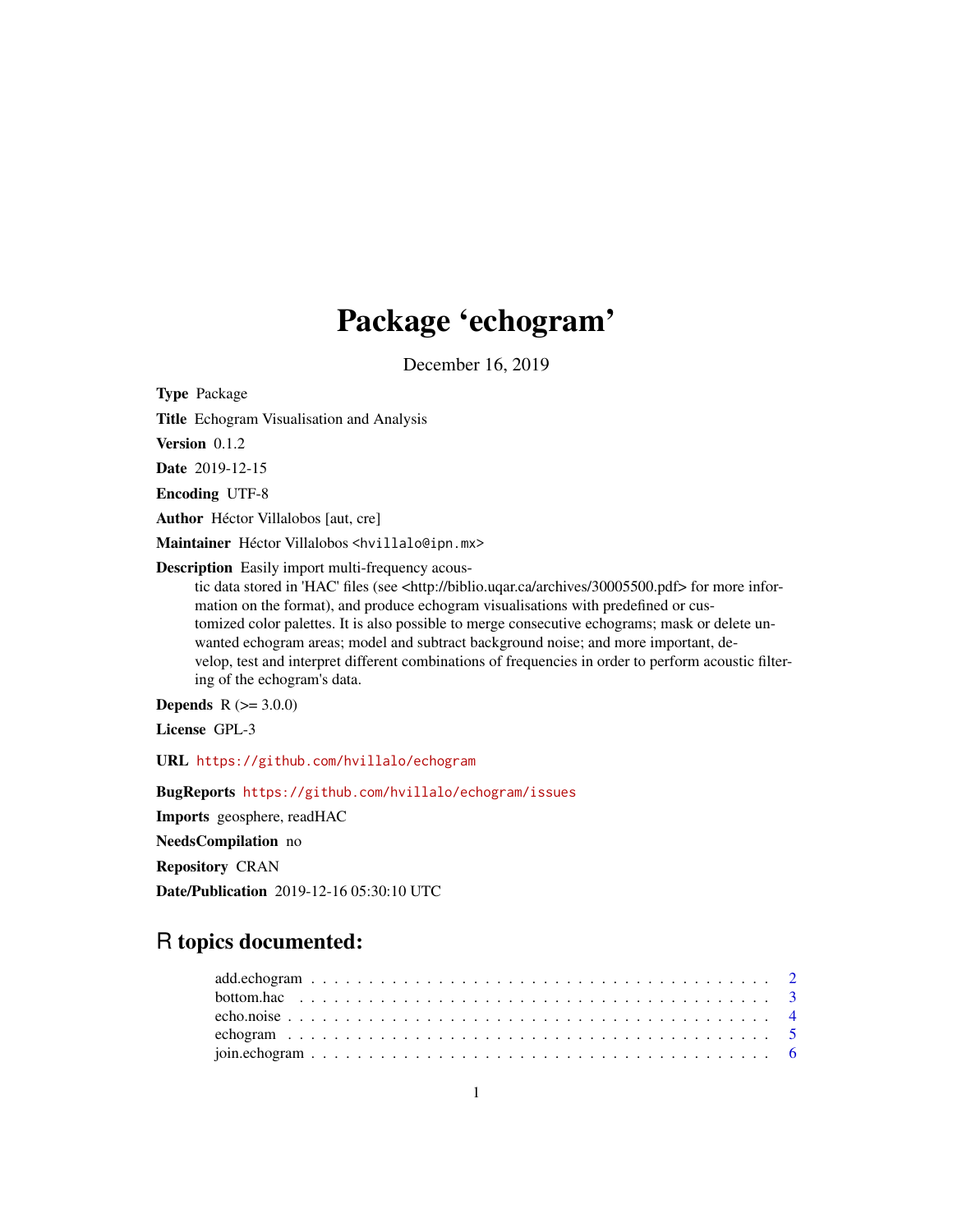# <span id="page-1-0"></span>2 add.echogram

| Index |  | 19 |
|-------|--|----|

<span id="page-1-1"></span>add.echogram *Add two echograms*

#### Description

This function allows addition or subtraction of Sv data matrices of corresponding echograms from two frequencies in the linear or logarithmic domain.

# Usage

```
add.echogram(echogram1, echogram2, operator = c("plus", "minus"),
   domain = c("linear", "dB"))
```
#### Arguments

| echogram1 | an object of class "echogram" as returned by read. echogram.                               |
|-----------|--------------------------------------------------------------------------------------------|
| echogram2 | an object of class "echogram" from a different acoustic frequency than echogram1<br>above. |
| operator  | a string indicating addition ("plus") or subtraction ("minus"). May be abbrevi-<br>atted.  |
| domain    | a string indicating the domain where the operation will be performed (see de-<br>tails).   |

# Details

Corresponding echograms refers to data acquired at the same time with different acoustic frequencies. In order to add echograms, the Sv data matrices must have the same dimensions. If they don't, match. echogram can be used for this purpose. It is also important to mask undesired echoes beforehand, as those belonging to the bottom and below. When domain = "dB" (the default), the Sv matrices are added as they are. When domain = "linear", the Sv values are transformed with 10 $^{\circ}$ (Sv/10) before addition, and the result (X) is then back transformed to dB (10\*log10(X)).

# Value

An object of class "echogram" where the Sv component is the result of the performed operation.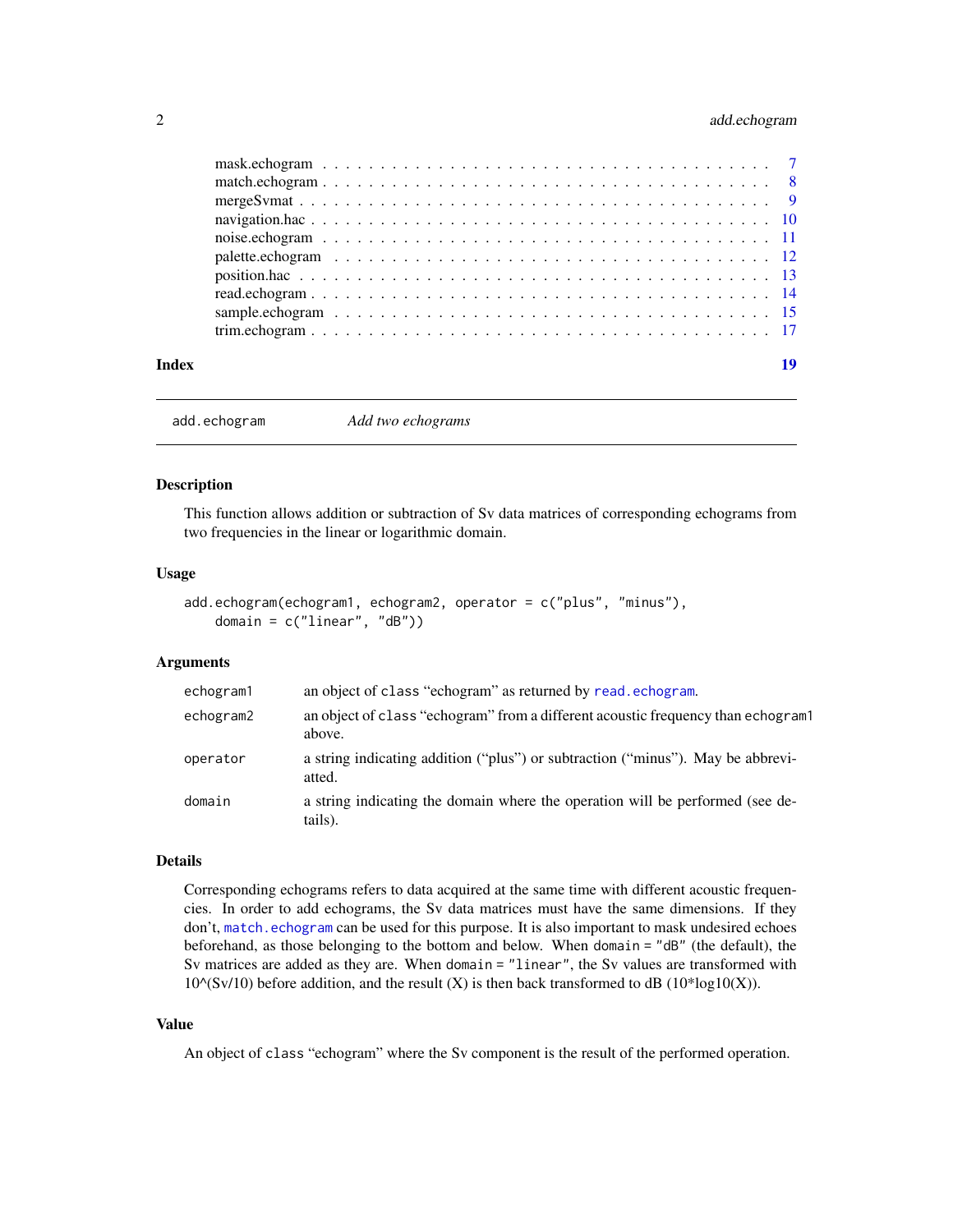#### <span id="page-2-0"></span>bottom.hac 3

#### Author(s)

Héctor Villalobos

# See Also

[match.echogram](#page-7-1), [mask.echogram](#page-6-1)

## Examples

```
# import 38 and 120 kHz data from an HAC file
hacfile <- system.file("hac", "D20150510-T202500.hac", package = "echogram")
echo2.038 <- read.echogram(hacfile, channel = 1)
echo2.120 <- read.echogram(hacfile, channel = 2)
## Not run:
# attempting to add the two frequencies with unequal number of pings gives an error
add.echogram(echo2.038, echo2.120, "plus", "dB")
## End(Not run)
# running match.echogram() solves this
tmp <- match.echogram(echo2.038, echo2.120)
str(tmp) # both frequencies are in a list, need to split
echo2.038 <- tmp$echogram1
echo2.120 <- tmp$echogram2
# we don't want to add bottom echoes, mask bottom and surface from both frequencies
echo2.038m <- mask.echogram(echo2.038, surf.off = 2, bott.off = 0.2)
echo2.120m <- mask.echogram(echo2.120, surf.off = 2, bott.off = 0.2)
# adding Sv values and plot result
echo.sum <- add.echogram(echo2.038m, echo2.120m, "plus", "dB")
Min <- min(as.vector(echo.sum$Sv), na.rm=TRUE) # useful to set Sv threshold
echogram(echo.sum, Svthr=floor(Min), scheme = "EK500")
# subtract 38 from 120 kHz
echo.minus <- add.echogram(echo2.120m, echo2.038m, "minus", "dB")
Min <- min(as.vector(echo.minus$Sv), na.rm=TRUE)
echogram(echo.minus, Svthr=floor(Min), scheme = "EK500")
```
bottom.hac *Read detected bottom range from an HAC file*

#### Description

This function imports, for a given acoustic channel, the detected bottom range stored in the ping tuple of an HAC file.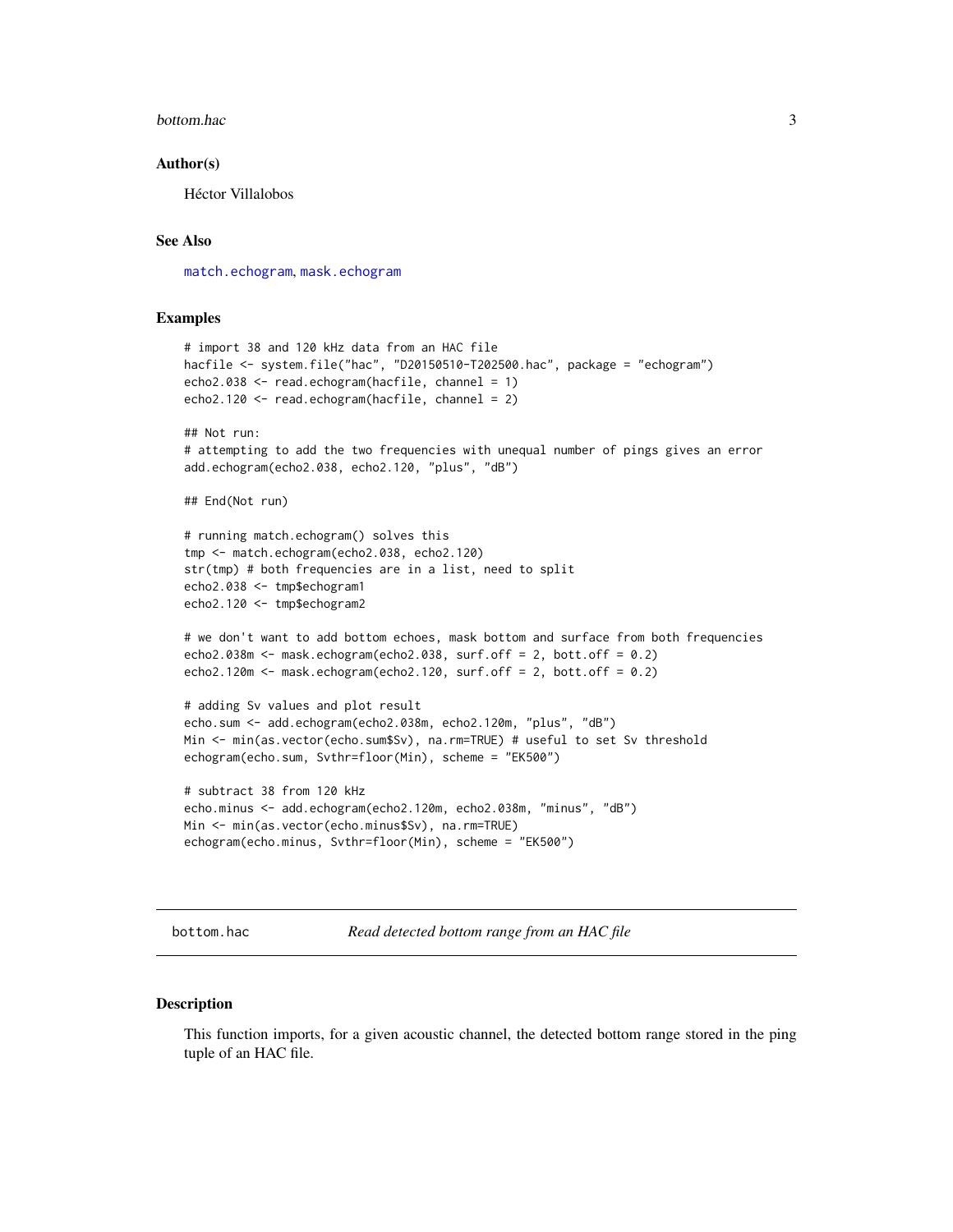#### <span id="page-3-0"></span>Usage

bottom.hac(hac, channel = NULL, plot = FALSE, maxDepth = NULL)

#### Arguments

| hac      | name of an HAC file.                          |
|----------|-----------------------------------------------|
| channel  | acoustic channel number.                      |
| plot     | logical. if TRUE a plot is produced.          |
| maxDepth | maximum depth (in m) represented in the plot. |

#### Details

The acoustic channel is an integer, normally between 1 and n, where n is the number of frequencies used during data acquisition. When channel = 1, data from the lowest acoustic frequency is imported, while channel = n refers to the highest frequency present in the HAC file. By default, the function finds out the smallest channel number, because in some HAC files channel  $= 0$ . When a graphical representation is desired (plot = TRUE), the maximum displayed in the echogram depth can be provided as a negative integer with argument maxDepth.

# Value

A data frame with two variables where every row represents one emitted ping:

| pingTime  | time of emitted ping.      |
|-----------|----------------------------|
| detBottom | detected depth range in m. |

# Author(s)

Héctor Villalobos

#### Examples

```
hacfile <- system.file("hac", "D20150510-T202221.hac", package="echogram")
bottom.hac( hacfile )
bottom.hac( hacfile, plot = TRUE )
```
echo.noise *Sample echogram data (120 kHz)*

#### Description

Echogram for background noise estimation.

#### Usage

data("echo.noise")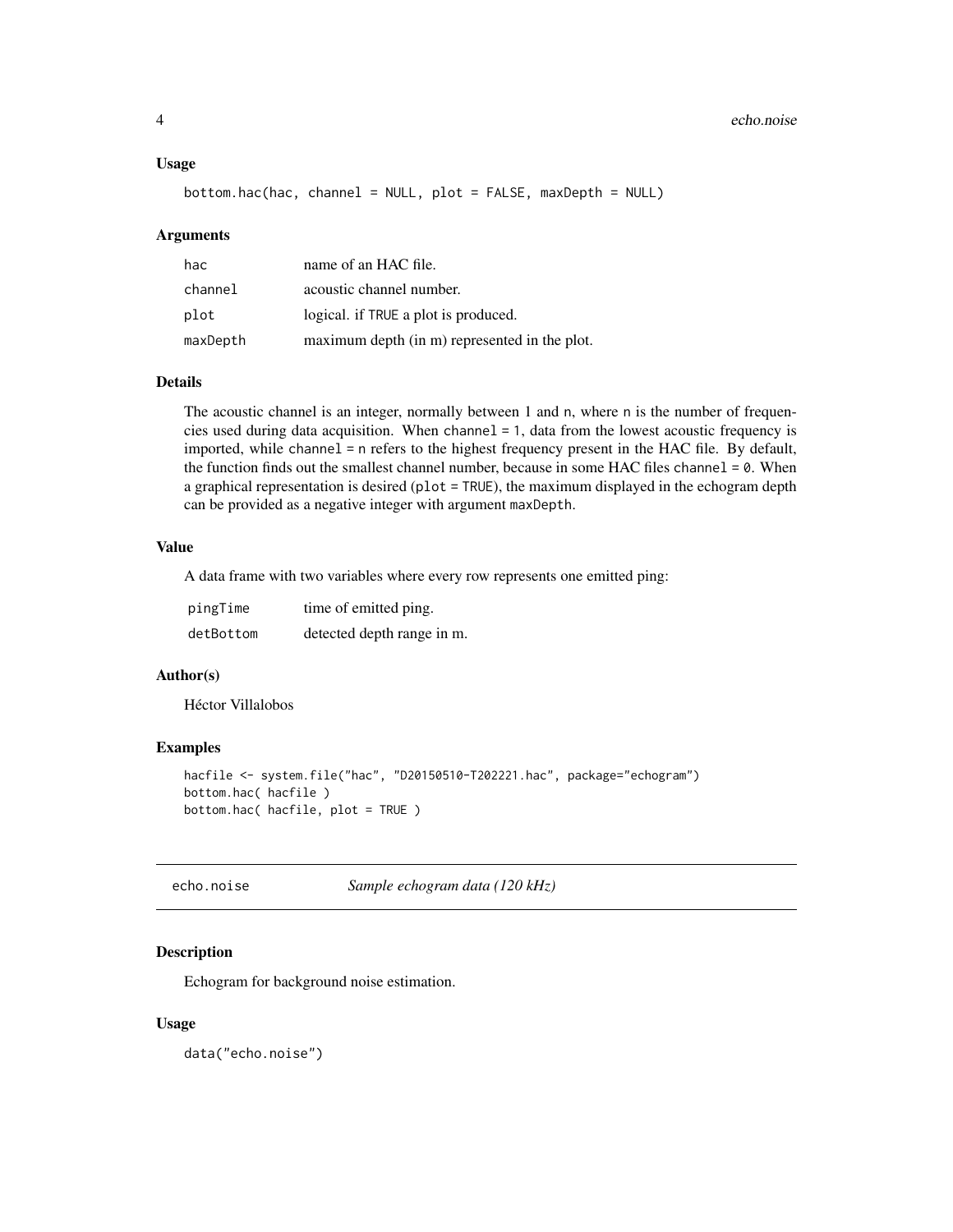#### <span id="page-4-0"></span>echogram 5

# Details

For this echogram, recording range (500 m) has been set above the sea bottom, and there is no evident presence of biological scatteres in order to facilitate the background noise estimation.

#### Examples

data("echo.noise") echogram(echo.noise)

<span id="page-4-1"></span>echogram *Echogram visualisation*

# Description

This function allows to produce echogram visualisations from imported hac data. The user can define the visualisation Sv threshold and select between two built-in color schemes or define a custom scheme.

## Usage

```
echogram(echogram, xref = c("ping", "distance", "time"), scheme = "echov",
  Svthr = -80, Svmax = NULL, col.sep = 1, colbar = TRUE, main = NULL, ...)
```
# Arguments

| echogram | an object of class "echogram" as returned by read. echogram.                                                          |
|----------|-----------------------------------------------------------------------------------------------------------------------|
| xref     | horizontal reference in echogram: "ping" (the default), "distance" or "time".                                         |
| scheme   | color scheme for echogram, either: "echov" (the default) or "EK500". It can<br>also be a vector of valid color names. |
| Sythr    | Sy visualisation threshold, in decibels (dB).                                                                         |
| Symax    | maximum Sv visualisation value, in dB.                                                                                |
| col.sep  | separation between colors in dB.                                                                                      |
| colbar   | logical. If TRUE a color bar is added to the echogram.                                                                |
| main     | the acoustic frequency, by default.                                                                                   |
| .        | other options to image.                                                                                               |

# Details

Besides the two built-in color schemes, the user can define its own by specifying a vector of valid color names (see examples). This function uses imageScale function from sinkr package by Marc Taylor.

#### Author(s)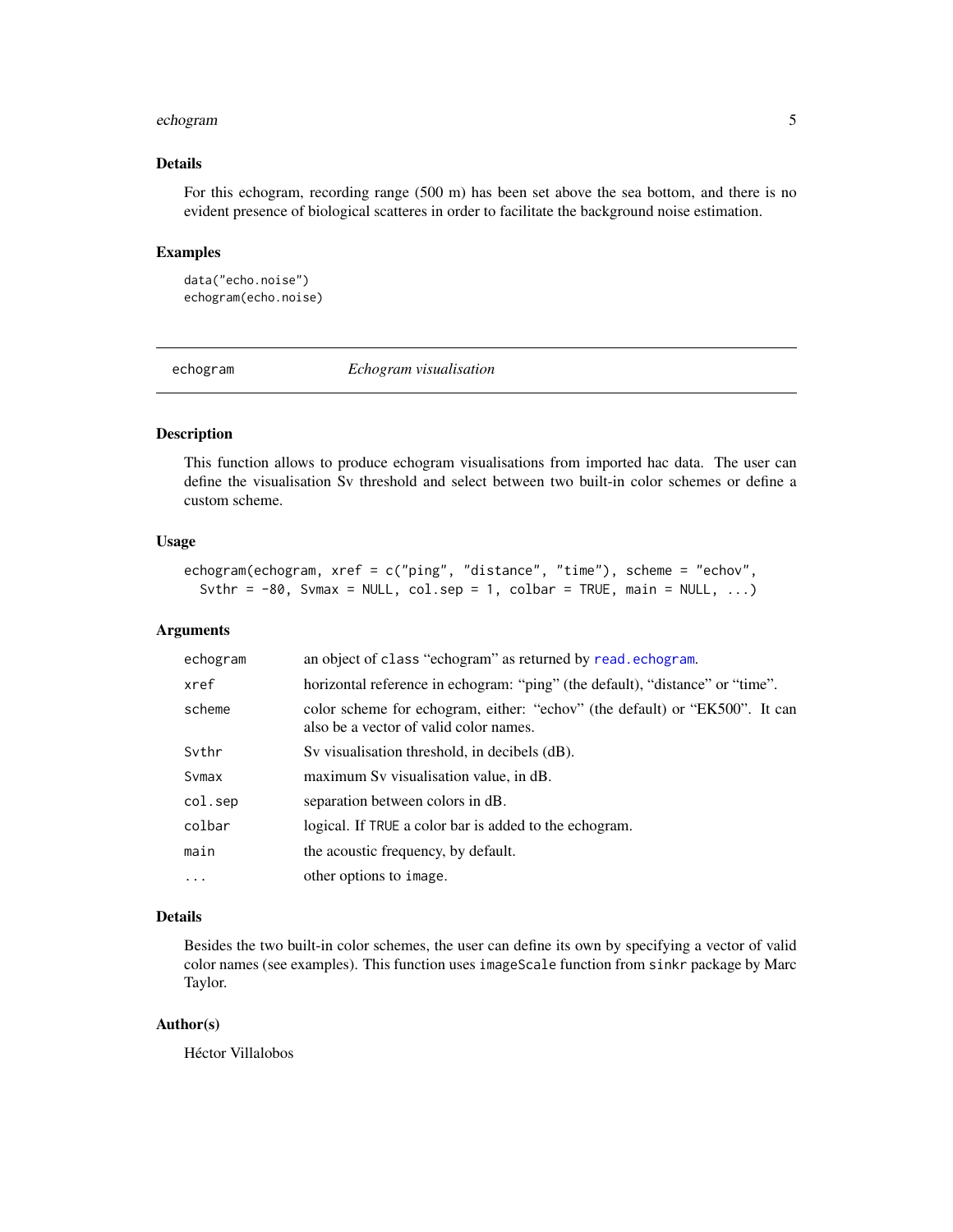# See Also

[palette.echogram](#page-11-1).

#### Examples

```
# import hac file
hacfile <- system.file("hac", "D20150510-T202500.hac", package = "echogram")
echo2.038 <- read.echogram(hacfile)
# echogram by default
echogram(echo2.038)
# using alternative color schemes
echogram(echo2.038, Svthr = -70, col.sep = 1.5, scheme = "EK500")
echogram(echo2.038, Svthr = -70, col.sep = 3, scheme = c("white", "blue", "grey", "black"))
```
join.echogram *Merge echograms*

#### Description

This function allows to join two echograms.

#### Usage

join.echogram(echogram1, echogram2)

# Arguments

| echogram1 | an object of class "echogram" as returned by read.echogram.                                         |
|-----------|-----------------------------------------------------------------------------------------------------|
| echogram2 | an object of class "echogram", preferentially contiguous in space and time with<br>echogram1 above. |

# Details

This function is designed to join echograms of the same acoustic frequency, giving an error if frequencies differ. Desirably, echograms should be contiguous in space and time, but as this is not verified, it is possible to join non-contiguous echograms.

# Value

An object of class "echogram" resulting from the merging operation.

# Author(s)

<span id="page-5-0"></span>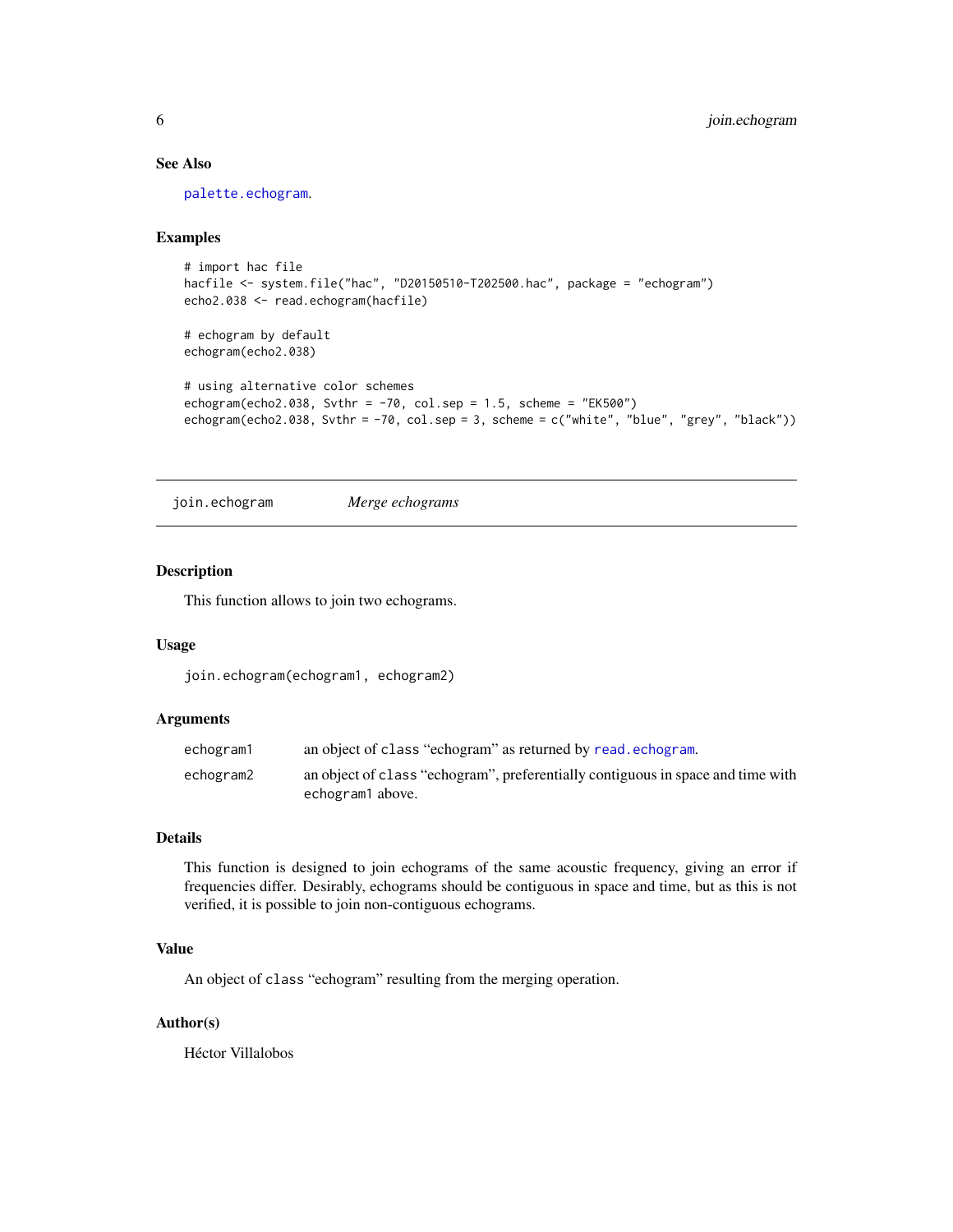# <span id="page-6-0"></span>mask.echogram 7

#### Examples

```
# import 38 kHz data from two consecutive HAC files
hacfile1 <- system.file("hac", "D20150510-T202221.hac", package = "echogram")
echo1.038 <- read.echogram(hacfile1, channel = 1)
hacfile2 <- system.file("hac", "D20150510-T202500.hac", package = "echogram")
echo2.038 <- read.echogram(hacfile2, channel = 1)
# join into one echogram
echo.038 <- join.echogram(echo1.038, echo2.038)
str(echo.038)
echogram(echo.038)
```
<span id="page-6-1"></span>mask.echogram *Mask an echogram*

# Description

This function creates, and optionally applies, a mask by "blanking" portions of the Sv data matrix of an echogram.

# Usage

```
mask.echogram(echogram, surf.off = NULL, bott.off = NULL, mask = TRUE)
```
#### Arguments

| echogram | an object of class "echogram" as returned by read. echogram.                                                                              |
|----------|-------------------------------------------------------------------------------------------------------------------------------------------|
| surf.off | surface offset in m defining the upper layer (refered to the surface) to be masked.                                                       |
| bott.off | bottom offset in m defining the bottom layer (refered to the bottom) to be masked.                                                        |
| mask     | logical. If FALSE, the function returns a masking matrix. If TRUE (the default),<br>the function returns a masked echogram (see details). |

# Details

The masking process consists in producing a matrix of the same dimensions as the original Sv data matrix with NA's in the masked portion and 1's otherwise. The product of both matrices gives the masked echogram.

# Value

When mask = FALSE, a masking matrix is returned. When mask = TRUE (the default), an object of class "echogram" with the mask applied.

# Author(s)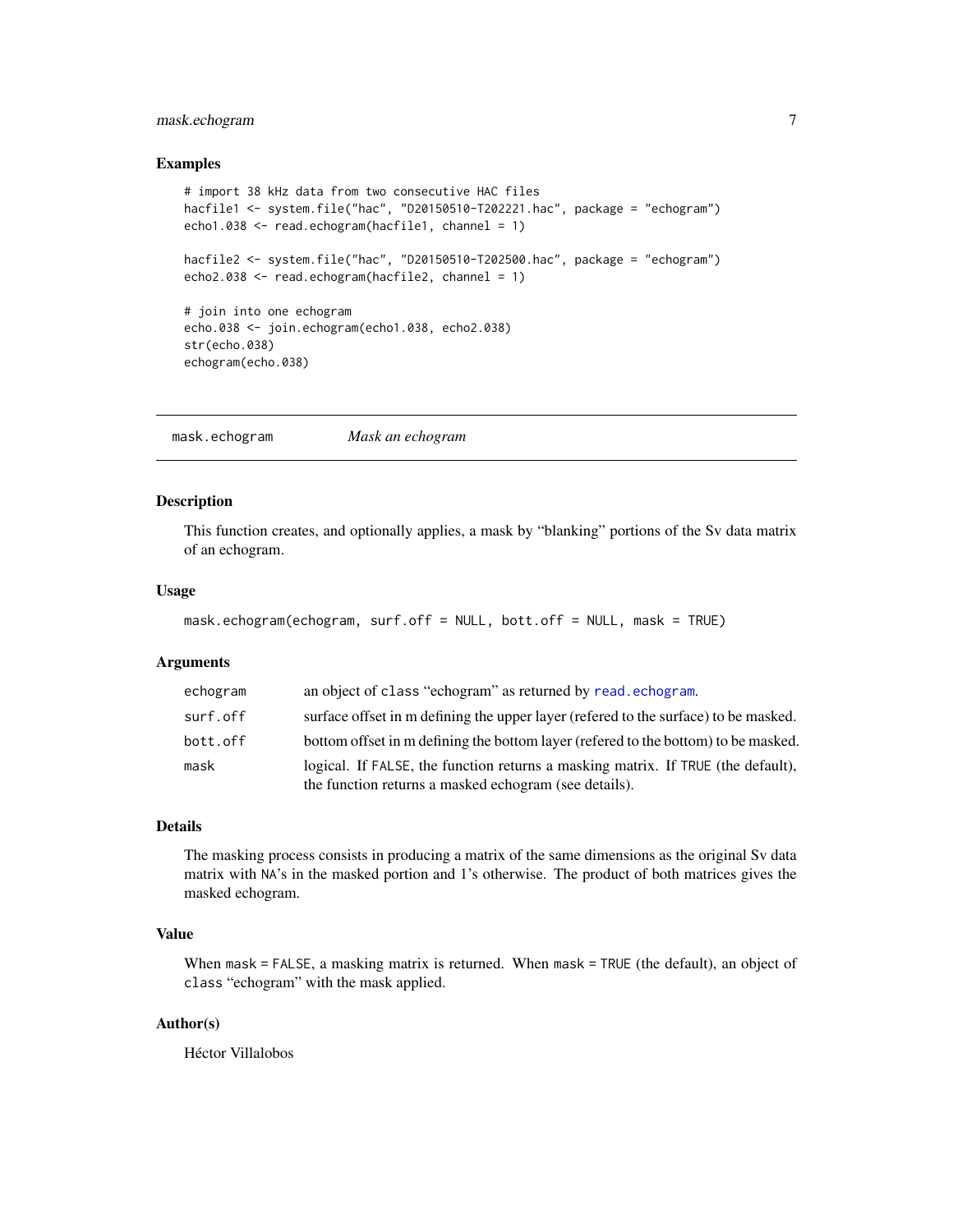#### <span id="page-7-0"></span>Examples

```
# import 38 kHz data from HAC file
hacfile <- system.file("hac", "D20150510-T202500.hac", package = "echogram")
echo2.038 <- read.echogram(hacfile, channel = 1)
# make a copy of the original echogram
tmp <- echo2.038
# Create a mask, which is a matrix with 1's and NA's
mask <- mask.echogram(tmp, surf.off = 1, bott.off = -1, mask = FALSE)
image(t(mask[nrow(mask):1, ]))
# Apply mask to echogram
tmp$Sv <- tmp$Sv * mask
echogram(tmp)
# By default, the function returns the masked echogram
echo2.038mask <- mask.echogram(echo2.038, surf.off = 2, bott.off = 0.2)
echogram(echo2.038mask)
```
<span id="page-7-1"></span>match.echogram *Match ping times from two echograms*

#### Description

This function verifies ping times between corresponding echograms from two frequencies, eliminating non-matching and duplicated pings.

#### Usage

match.echogram(echogram1, echogram2)

## Arguments

| echogram1 | an object of class "echogram" as returned by read.echogram.                                |
|-----------|--------------------------------------------------------------------------------------------|
| echogram2 | an object of class "echogram" from a different acoustic frequency than echogram1<br>above. |

#### Details

Corresponding echograms refers to data acquired at the same time with different acoustic frequencies. Unmatching pings, i.e. those present in only one frequency, and duplicated pings, are identified by it's associated time and subsequently eliminated.

#### Value

A list with the two matched echograms.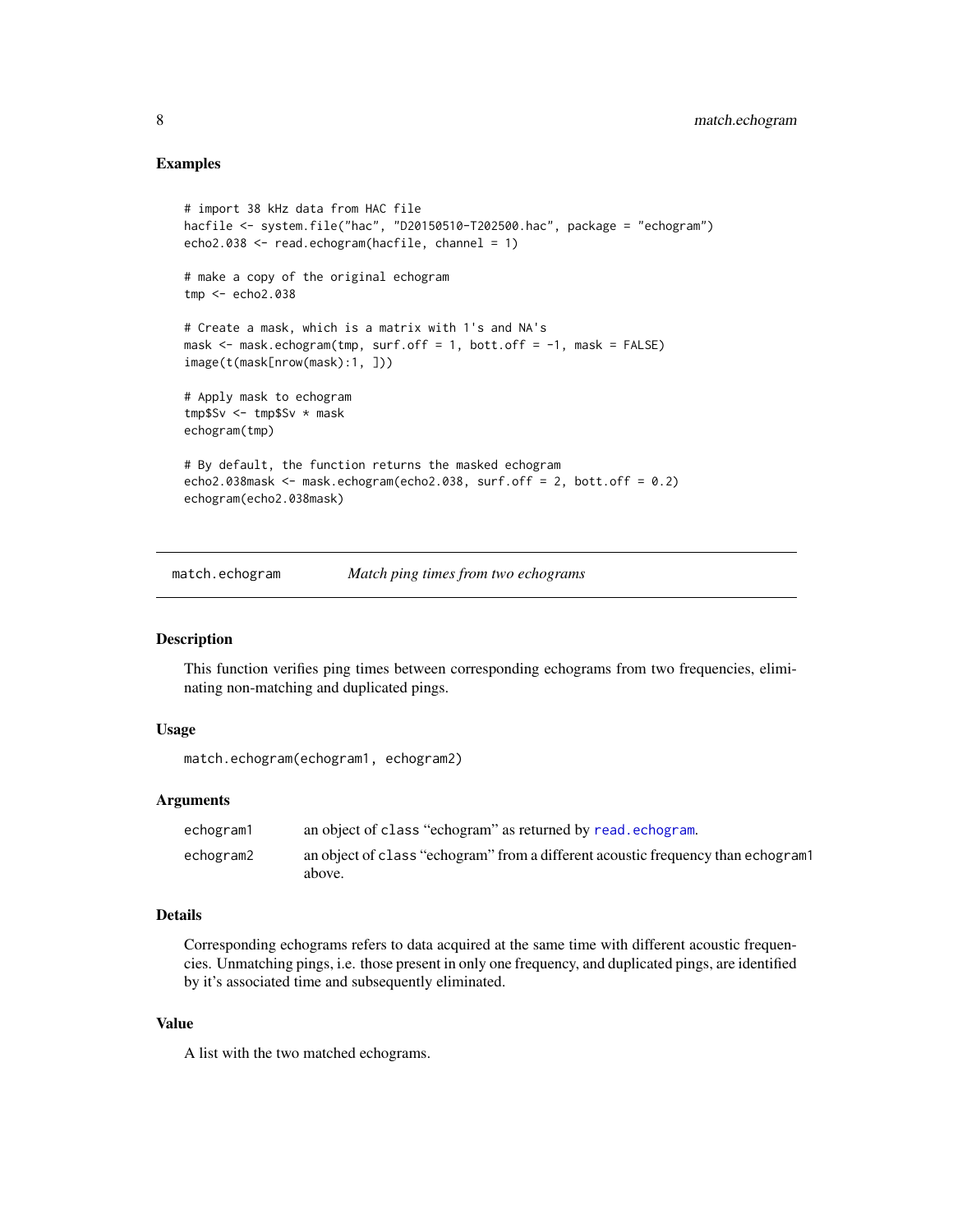# <span id="page-8-0"></span>mergeSvmat 9

# Author(s)

Héctor Villalobos and Violeta E. González-Maynez

#### See Also

[add.echogram](#page-1-1)

# Examples

```
# import 38 and 120 kHz data from an HAC file
hacfile <- system.file("hac", "D20150510-T202221.hac", package = "echogram")
echo1.038 <- read.echogram(hacfile, channel = 1)
echo1.120 <- read.echogram(hacfile, channel = 2)
# Sv matrices have different number of pings
dim(echo1.038$Sv); dim(echo1.120$Sv)
# Apply match ping times
tmp <- match.echogram(echo1.038, echo1.120)
# split the list in the two echograms
echo1.038 <- tmp$echogram1
echo1.120 <- tmp$echogram2
# number of pings and ping times are now the same for both frequencies
dim(echo1.038$Sv); dim(echo1.120$Sv)
```
mergeSvmat *Merge inequal Sv data matrices*

# Description

Internal function called by read.echogram and merge.echogram.

#### Usage

mergeSvmat(m1, m2)

#### Arguments

| m1             | First Sy data matrix.  |
|----------------|------------------------|
| m <sub>2</sub> | Second Sy data matrix. |

# Author(s)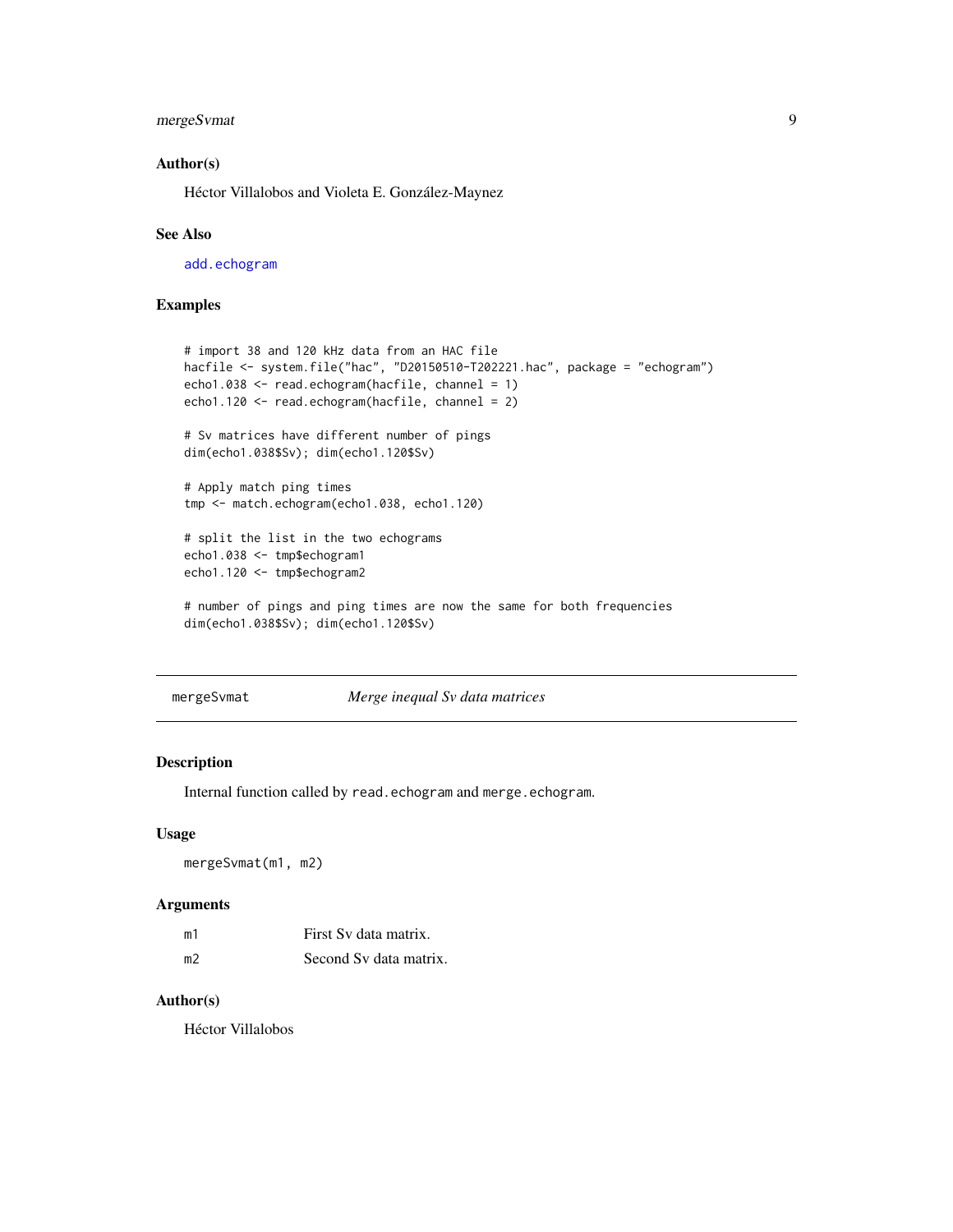<span id="page-9-1"></span><span id="page-9-0"></span>

# Description

This function computes navigation course (bearing), navigated distance, time diference and navigation speed between GPS fixes in position data imported from an HAC file.

#### Usage

navigation.hac(pos)

# Arguments

pos geographic position data from an HAC file, as imported with position.hac.

## Details

The bearing and navigated distance are computed with functions bearingRhumb and distVincentyEllipsoid from package geosphere. This function is intended to be called inside read.echogram, rather than being used directly.

# Value

A data frame with seven variables:

| time.cpu | date and time from the computer CPU during data acquisition. |
|----------|--------------------------------------------------------------|
| lon      | longitudes.                                                  |
| lat      | latitudes.                                                   |
| bearing  | navigation course between two consecutive GPS fixes.         |
| navdist  | navigated distance between two consecutive GPS fixes.        |
| time.dif | time difference between two consecutive GPS fixes.           |
| navspeed | navigation speed between two consecutive GPS fixes.          |

# Author(s)

Héctor Villalobos

# See Also

[position.hac](#page-12-1), [bearingRhumb](#page-0-0), [distVincentyEllipsoid](#page-0-0).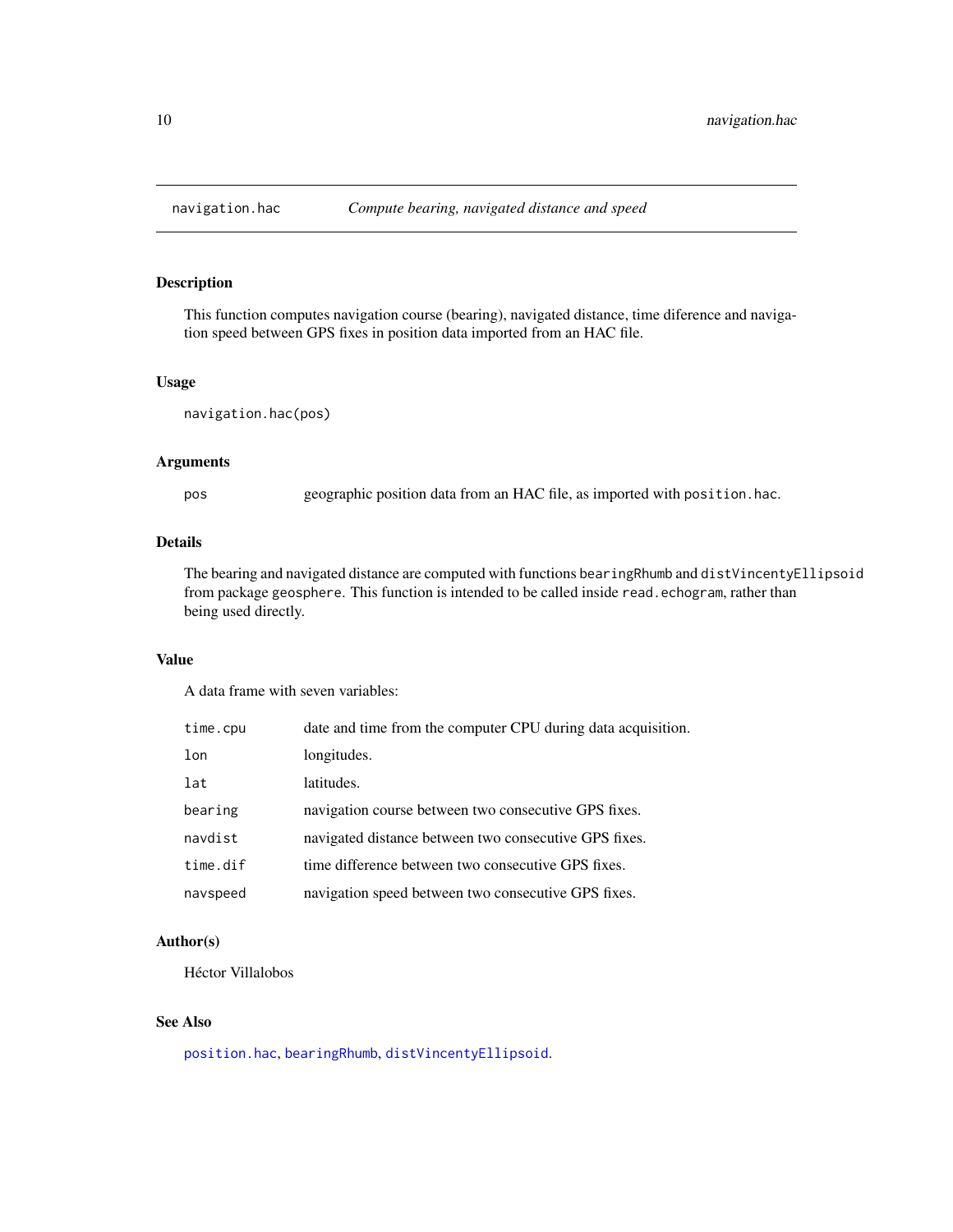# <span id="page-10-0"></span>noise.echogram 11

#### Examples

```
hacfile <- system.file("hac", "D20150510-T202221.hac", package="echogram")
pos <- position.hac( hacfile )
pos
pos2 <- navigation.hac(pos)
pos2
```
noise.echogram *Modelling ambient noise in echograms*

## Description

This function allows to estimate a model of the background noise in an echogram by fitting the equation proposed by De Robertis and Higginbottom (2007).

#### Usage

noise.echogram(echogram, ping = NULL, dB1m = NULL, alpha = NULL, plot = TRUE, out = FALSE)

#### Arguments

| echogram | an object of class "echogram".                                                    |
|----------|-----------------------------------------------------------------------------------|
| ping     | ping number for which the S <sub>v</sub> values are to be modeled.                |
| dB1m     | noise level at 1m from the face of the transducer.                                |
| alpha    | absortion coefficient of sound in sea water for echogram's frequency.             |
| plot     | logical. If TRUE (the default) a plot of the data and adjusted model is produced. |
| out      | logical. If TRUE an echogram with the modeled noise is returned.                  |

#### Details

The estimation of an ambient noise model for a particular acoustic frequency, eventually allows the "cleaning" of echograms by subtracting this noise.

#### Value

When  $plot = TRUE$  and  $out = FALSE$  (the default), only a plot is produced. With out  $= TRUE$ , the function returns an object of class "echogram" with the noise modelled.

# Author(s)

Héctor Villalobos

#### References

De Robertis, A. and I. Higginbottom. 2007. A post-processing technique to estimate the signal-tonoise ratio and remove echosounder background noise 64:1282–1291.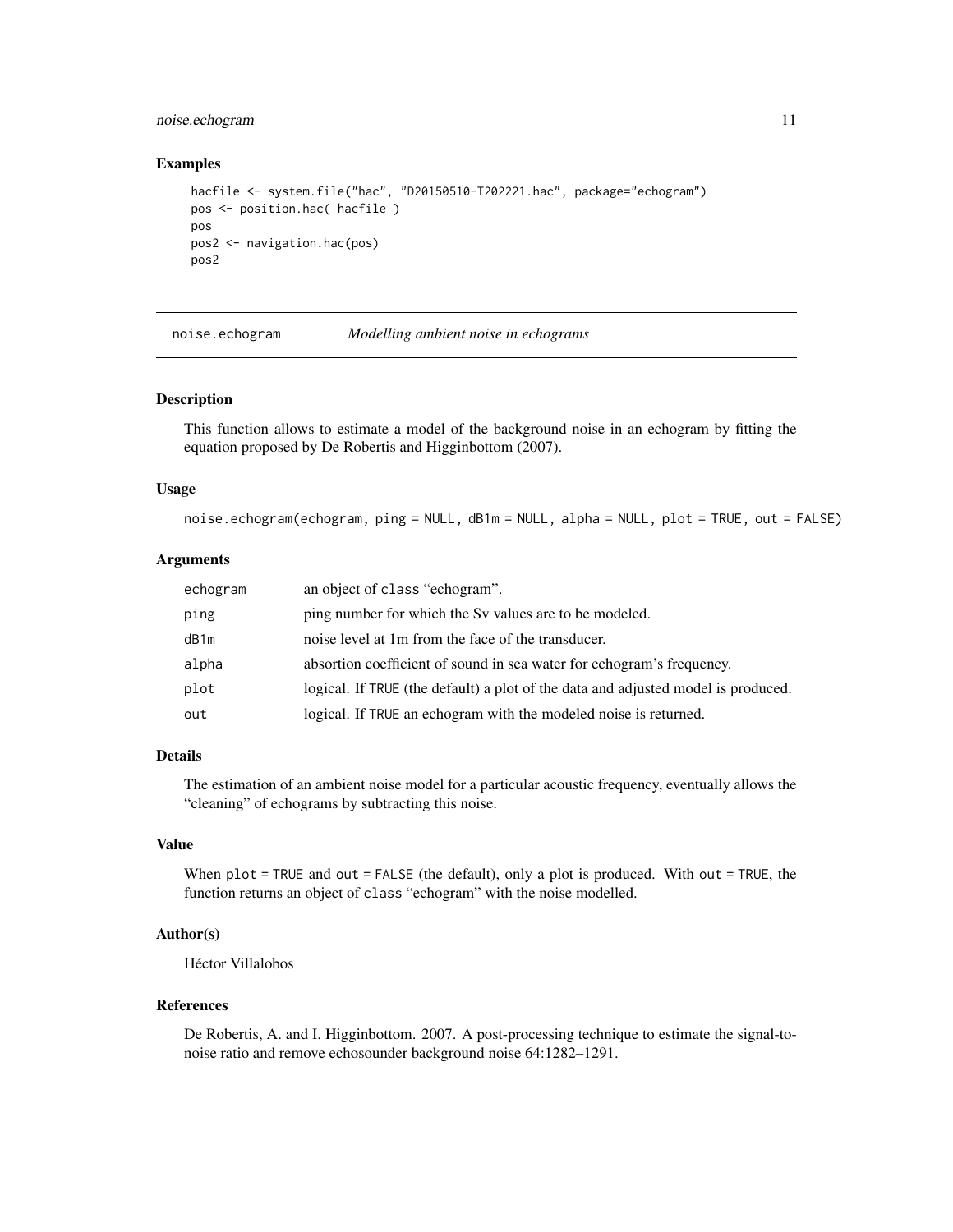# Examples

```
# load echogram for noise estimation at 120 kHz (deep waters, no scatterers)
data("echo.noise")
attr(echo.noise$Sv, "frequency")
echogram(echo.noise, xref = "ping")
# a first look to the Sv values at ping 2
noise.echogram(echo.noise, ping = 2)
# To better adjust the model, we need to provide the absortion coefficient for 120 kHz and adjust
```

```
# the dB1m parameter. For this example, using data from a nearby CTD profile, alpha was calculated
# as being 0.03550554, while -131 dB is choosen for dB1m
noise <- noise.echogram(echo.noise, ping = 2, dB1m = -131, alpha = 0.03550554, out = TRUE)
echogram(noise)
```
<span id="page-11-1"></span>palette.echogram *Design color palettes for echograms*

# Description

This function allows to design and visualise color palettes to be used in echograms.

#### Usage

```
palette.echogram(Svthr = -70, Svmax = 0, col.\nsep = 1, scheme = "echov", visu = FALSE)
```
#### Arguments

| Svthr   | lower visualisation limit in decibels (dB).                                                                           |
|---------|-----------------------------------------------------------------------------------------------------------------------|
| Svmax   | upper visualisation limit in dB.                                                                                      |
| col.sep | separation between colors in dB.                                                                                      |
| scheme  | color scheme for echogram, either: "echoy" (the default) or "EK500". It can<br>also be a vector of valid color names. |
| visu    | logical. If TRUE, a visual representation of the palette is created.                                                  |

# Details

This function is mainly intended to be called by plot.echogram, however it is possible to use it directly in order to have a first impression of a custom color palette.

#### Value

|  |  | A list with two elements |  |
|--|--|--------------------------|--|
|  |  |                          |  |

| palette | a vector of colors       |
|---------|--------------------------|
| breaks  | a vector of color breaks |

<span id="page-11-0"></span>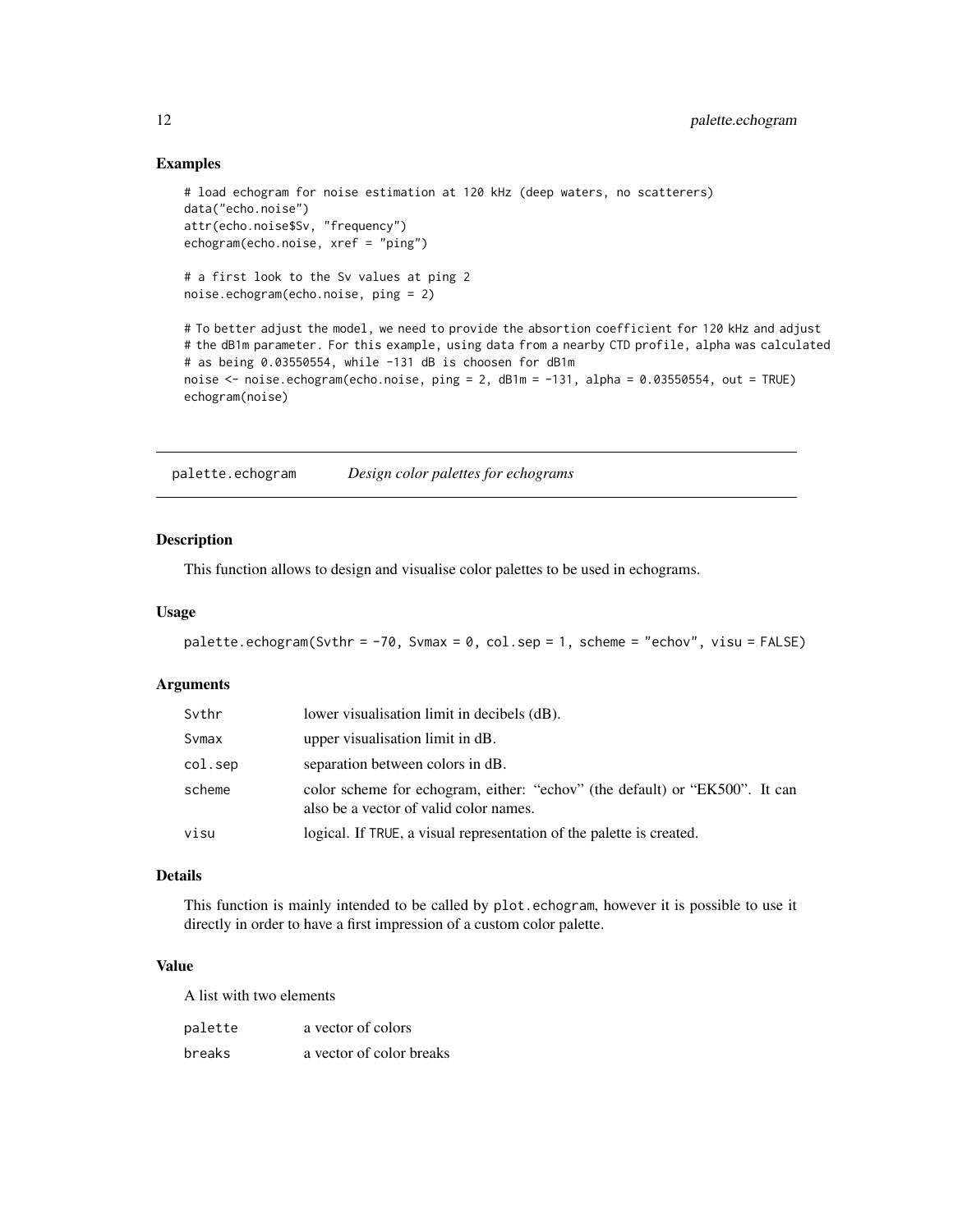# <span id="page-12-0"></span>position.hac 13

#### Author(s)

Héctor Villalobos

#### See Also

[echogram](#page-4-1)

# Examples

```
palette.echogram()
palette.echogram(Svthr=-75, col.sep=1.5, scheme="EK500", visu=TRUE)
palette.echogram(Svthr=-81, col.sep=3, scheme=c("white", "blue", "black"), visu=TRUE)
```
<span id="page-12-1"></span>position.hac *Read geographic position data from an HAC file*

# Description

This function imports time and geographic positions recorded by a GPS in an HAC file during data acquisition.

# Usage

position.hac(hac)

#### Arguments

hac name of an HAC file

# Details

The function looks for the Position tuple (20) in the HAC file, and if found, imports the time, latitude and longitude of GPS fixes stored in the digital echogram, as well as the CPU time of the acquisition PC.

# Value

A data frame with four variables:

| time.gps | date and time from the GPS during data acquisition.          |
|----------|--------------------------------------------------------------|
| time.cpu | date and time from the computer CPU during data acquisition. |
| lon      | longitudes.                                                  |
| lat      | latitudes.                                                   |

# Note

If during acoustic data acqusition the PC clock is set to UTC time, as recomended, time.gps and time.cpu will be approximately equal, because a fraction of a second is added to time.cpu to obtain a precision of 0.0001 s.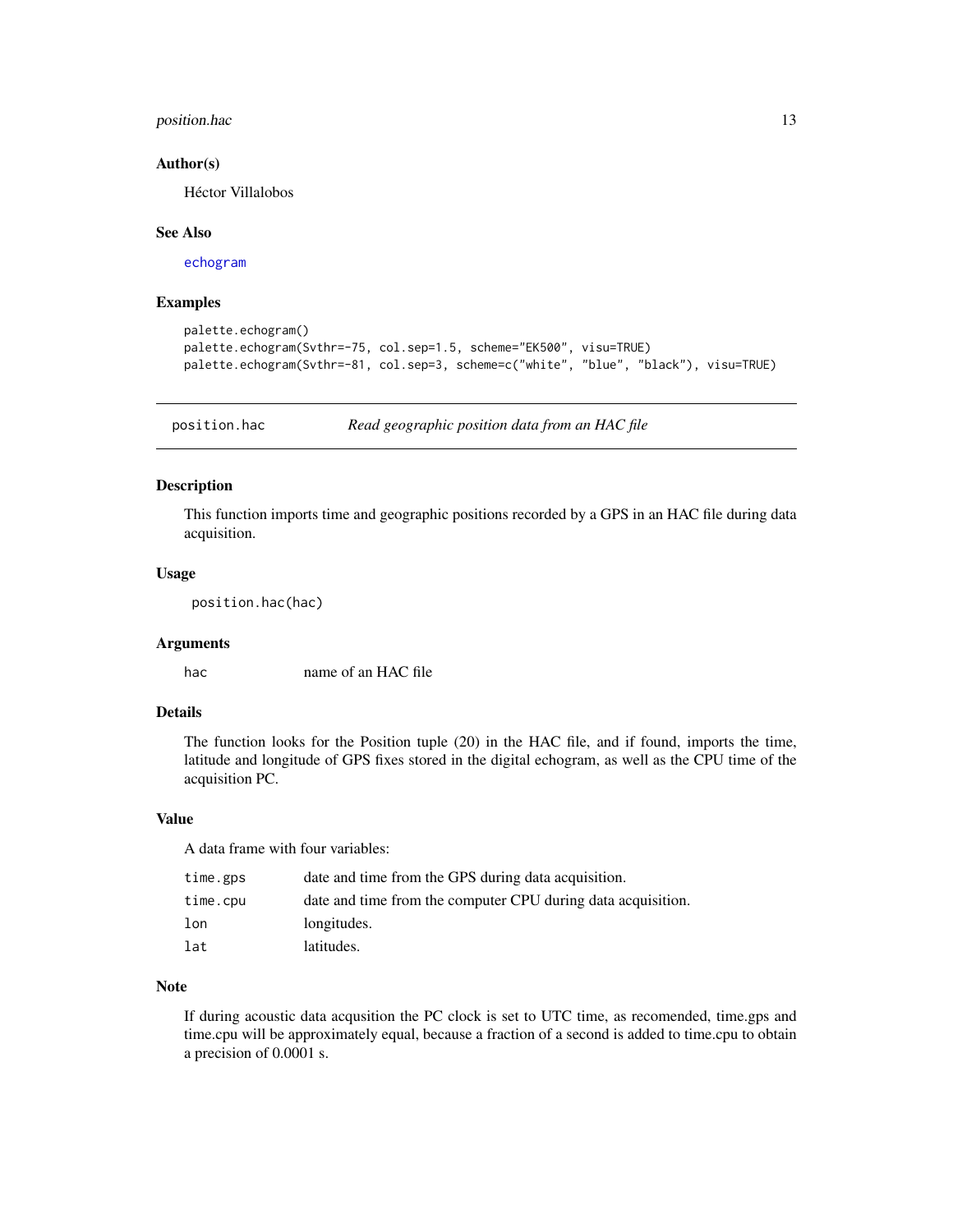#### <span id="page-13-0"></span>Author(s)

Héctor Villalobos

# References

ICES, 2005. Description of the ICES HAC Standard Data Exchange Format, Version 1.60. Technical Report 278, ICES Cooperative Research Report.

#### See Also

[navigation.hac](#page-9-1)

#### Examples

```
hacfile <- system.file("hac", "D20150510-T202221.hac", package="echogram")
pos <- position.hac( hacfile )
pos
```
<span id="page-13-1"></span>read.echogram *Read echogram data from an HAC file*

#### Description

This function imports from different tuples in the HAC file, the necessary information to visualise and analyse an echogram in R.

#### Usage

```
read.echogram(hac, channel = NULL)
```
# Arguments

| hac     | name of an HAC file.     |
|---------|--------------------------|
| channel | acoustic channel number. |

#### Details

This function calls internally other echogram's functions (postion.hac, navigation.hac and bottom.hac) to import data from an HAC file. The acoustic channel is an integer, normally between 1 and n, where n is the number of frequencies used during data acquisition. When channel = 1, data from the lowest acoustic frequency is imported, while channel = n refers to the highest frequency present in the HAC file. By default, the function finds out the smallest channel number, because in some HAC files channel = 0. A text string with the frequency value (in kilohertz) is stored as an attribute of the Sv matrix (see examples below).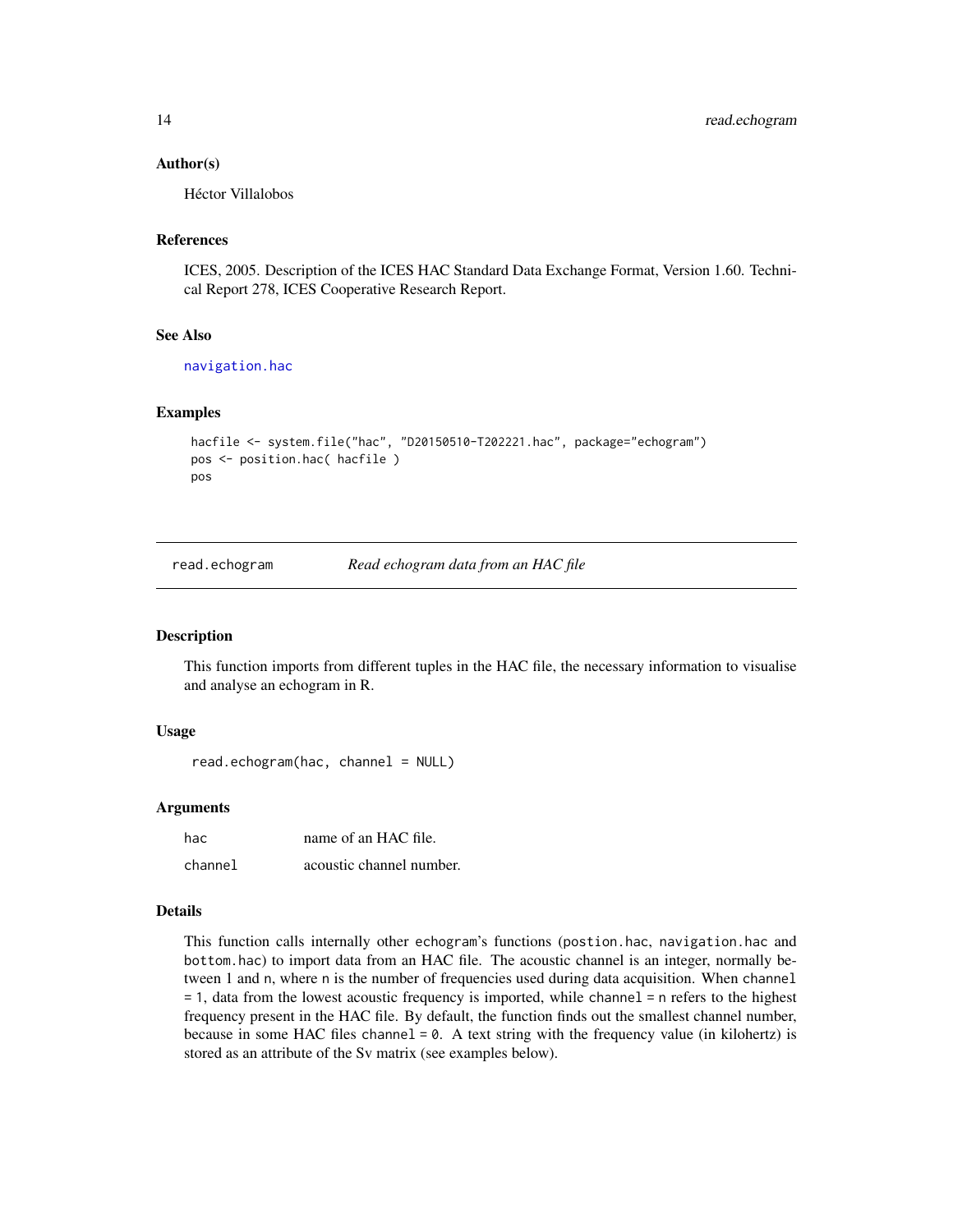# <span id="page-14-0"></span>Value

An object of class "echogram" (a list) with components:

| depth | a vector of mean sample depth (in m) of length p.                                                               |
|-------|-----------------------------------------------------------------------------------------------------------------|
| Sv    | a p by k matrix of sampled values, currently the mean volume backscattering<br>strength $(Sv, in dB)$ .         |
| pings | a k by four data frame with ping time, detected bottom depth, vessel speed and<br>cummulated traveled distance. |

# Note

Currently, read.echogram has been successfully tested importing HAC data from the following ping tuples: 10000 (U-32); 10030 (U-16) and 10040 (C-16).

#### Author(s)

Héctor Villalobos

# References

ICES, 2005. Description of the ICES HAC Standard Data Exchange Format, Version 1.60. Technical Report 278, ICES Cooperative Research Report.

## Examples

```
hacfile <- system.file("hac", "D20150510-T202221.hac", package = "echogram")
echo1 <- read.echogram(hacfile, channel = 1)
class(echo1)
str(echo1)
attr(echo1$Sv, "frequency")
echogram(echo1)
```
sample.echogram *Select and sample data values from an echogram*

# Description

This function allows to select individual pixels from an echogram and returns the Sv value, ping time and depth of the sampled pixel.

# Usage

```
sample.echogram(echogram, plot = TRUE, coords = NULL, col = "black")
```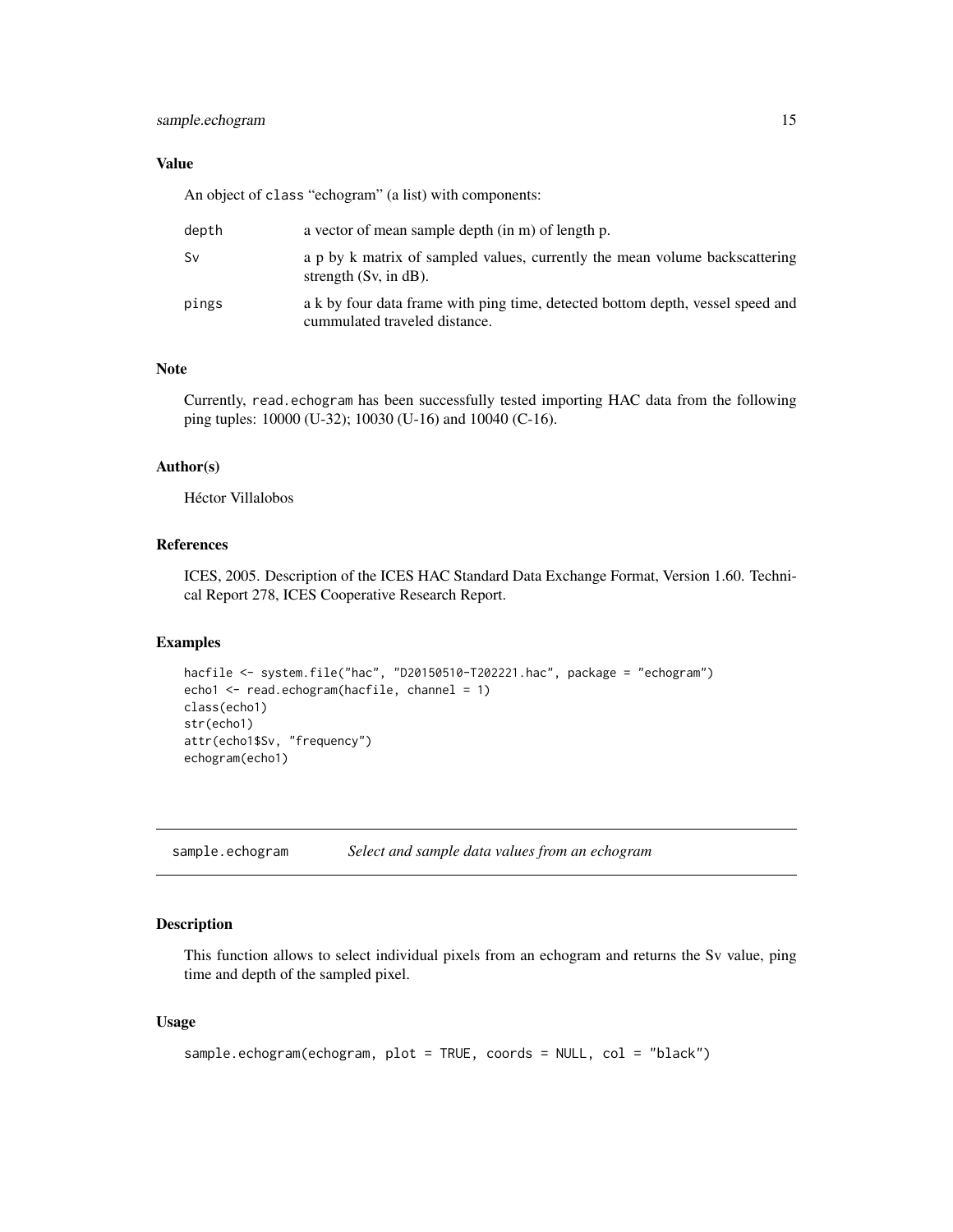# <span id="page-15-0"></span>**Arguments**

| echogram | an object of class "echogram" as returned by read, echogram.                                                                   |
|----------|--------------------------------------------------------------------------------------------------------------------------------|
| plot     | logical. If TRUE (the default), the echogram to be sampled is plotted.                                                         |
| coords   | $(x, y)$ coordinates (in plot units) of the desired samples. They could result from<br>previous sampling of another frequency. |
| col      | color for the sampled points pixels.                                                                                           |

# Details

The selection of pixels to sample can be done by clicking on the echogram or by passing the coordinates of the desired pixels to the function. The coordinates should be in plot units, and therefore, these typically come from a previous selection by clicking on another frequency's echogram (see examples).

sample.echogram makes use of locator function, and therefore it only works in devices supported by the latter, such as X11, windows and quartz.

# Value

A data frame with seven variables:

| id           | pixel id.                                                           |
|--------------|---------------------------------------------------------------------|
| $\mathsf{x}$ | x coordinate in plot units.                                         |
| y            | y coordinate in plot units.                                         |
| d            | distance in plot units from the selected location to a valid pixel. |
| pingTime     | time of sampled ping.                                               |
| depth        | depth of the sample.                                                |
| Sv           | Sv value.                                                           |

# Author(s)

Héctor Villalobos

# Examples

```
# import 38 and 120 kHz data from an HAC file
hacfile <- system.file("hac", "D20150510-T202500.hac", package = "echogram")
echo2.038 <- read.echogram(hacfile, channel = 1)
echo2.120 <- read.echogram(hacfile, channel = 2)
# plot 38 kHz echogram
echogram(echo2.038)
## Not run:
# select points coordinates with the mouse
# click to select several locations and escape when done
pts038 <- sample.echogram(echo2.038)
```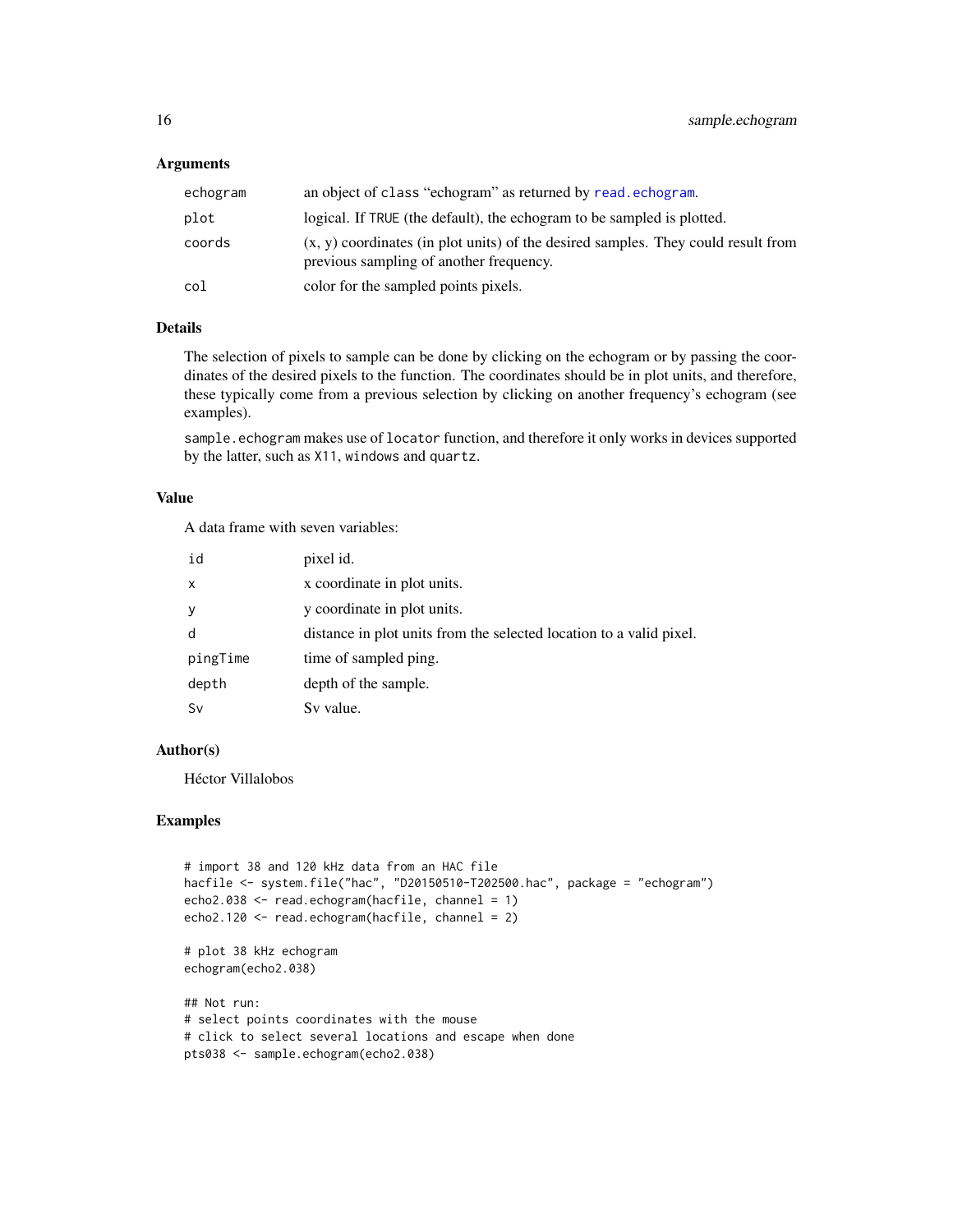# <span id="page-16-0"></span>trim.echogram 17

```
pts038
# plot 120 kHz echogram
echogram(echo2.120)
# use the points previously selected for 38 kHz
pts120 <- sample.echogram(echo2.120, coords = pts038[ , 2:3])
pts120
## End(Not run)
```
trim.echogram *Trim an echogram vertically or horizontally*

# Description

This function allows to trim an echogram by depth or ping number by actually trimming the underlying data matrices and vectors.

#### Usage

```
trim.echogram(echogram, depth.max = NULL, ping.ini = 1, ping.end = NULL)
```
#### Arguments

| echogram  | an object of class "echogram" as returned by read. echogram. |
|-----------|--------------------------------------------------------------|
| depth.max | maximum depth to keep in the echogram.                       |
| ping.ini  | start ping to keep.                                          |
| ping.end  | end ping to keep.                                            |

# Details

This funcion has been conceived to discard undesired data below a given depth (e.g. the sea bottom), therefore, the initial depth is always the surface, so the vertical trimming is limited to select the maximum depth.

# Value

An object of [class](#page-0-0) "echogram".

#### Author(s)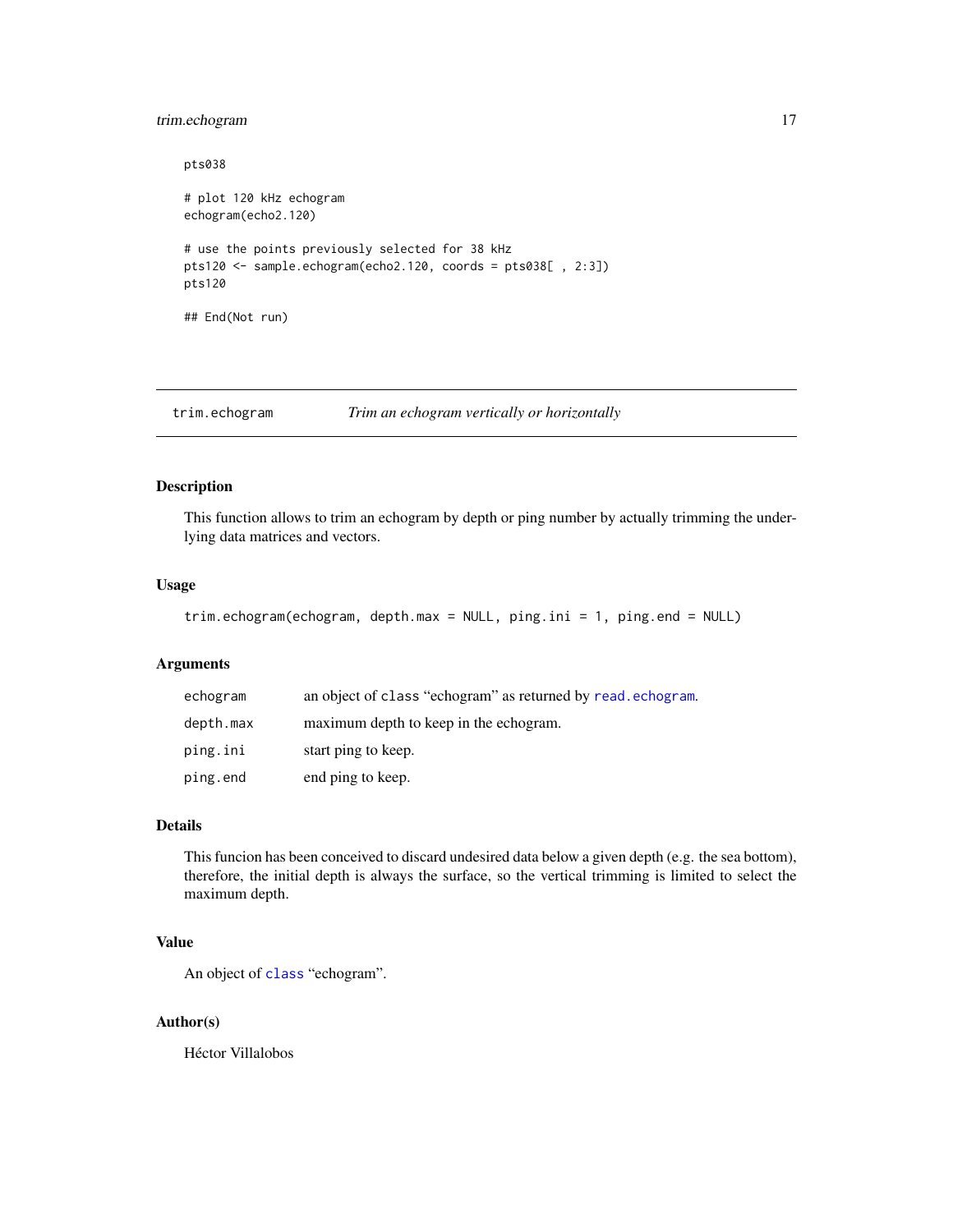# Examples

echogram(echo.tmp)

```
# import 38 kHz data from an HAC file
hacfile <- system.file("hac", "D20150510-T202500.hac", package = "echogram")
echo2.038 <- read.echogram(hacfile, channel = 1)
# echogram by default
echogram(echo2.038)
# trim the echogram
echo.tmp <- trim.echogram(echo2.038, depth.max = 70, ping.end = 250)
```